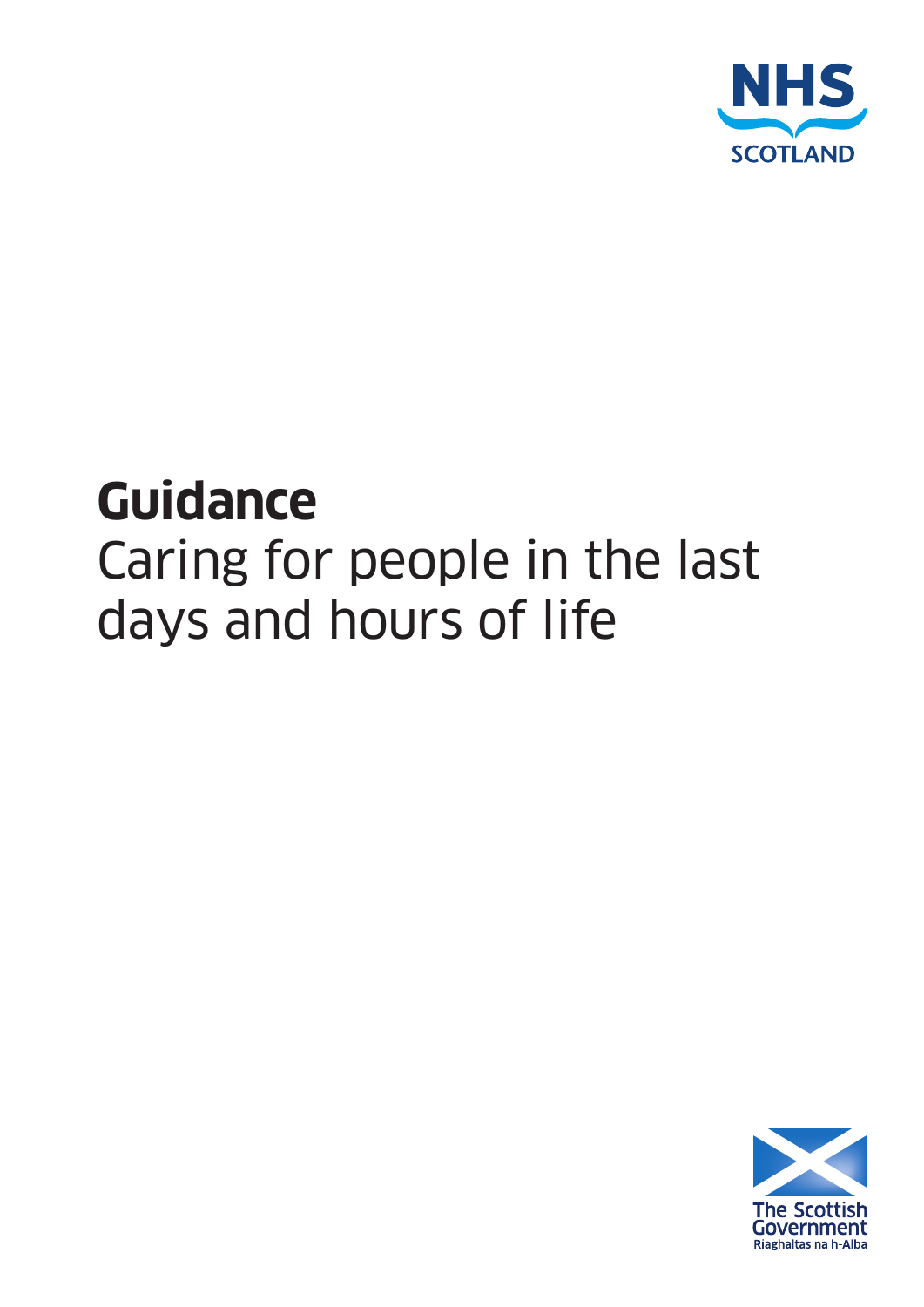**Guidance Caring for people in the last days and hours of life**

*Date of publication: December 2014*

Any Comments/Enquiries should be addressed to **david.leslie@scotland.gsi.gov.uk**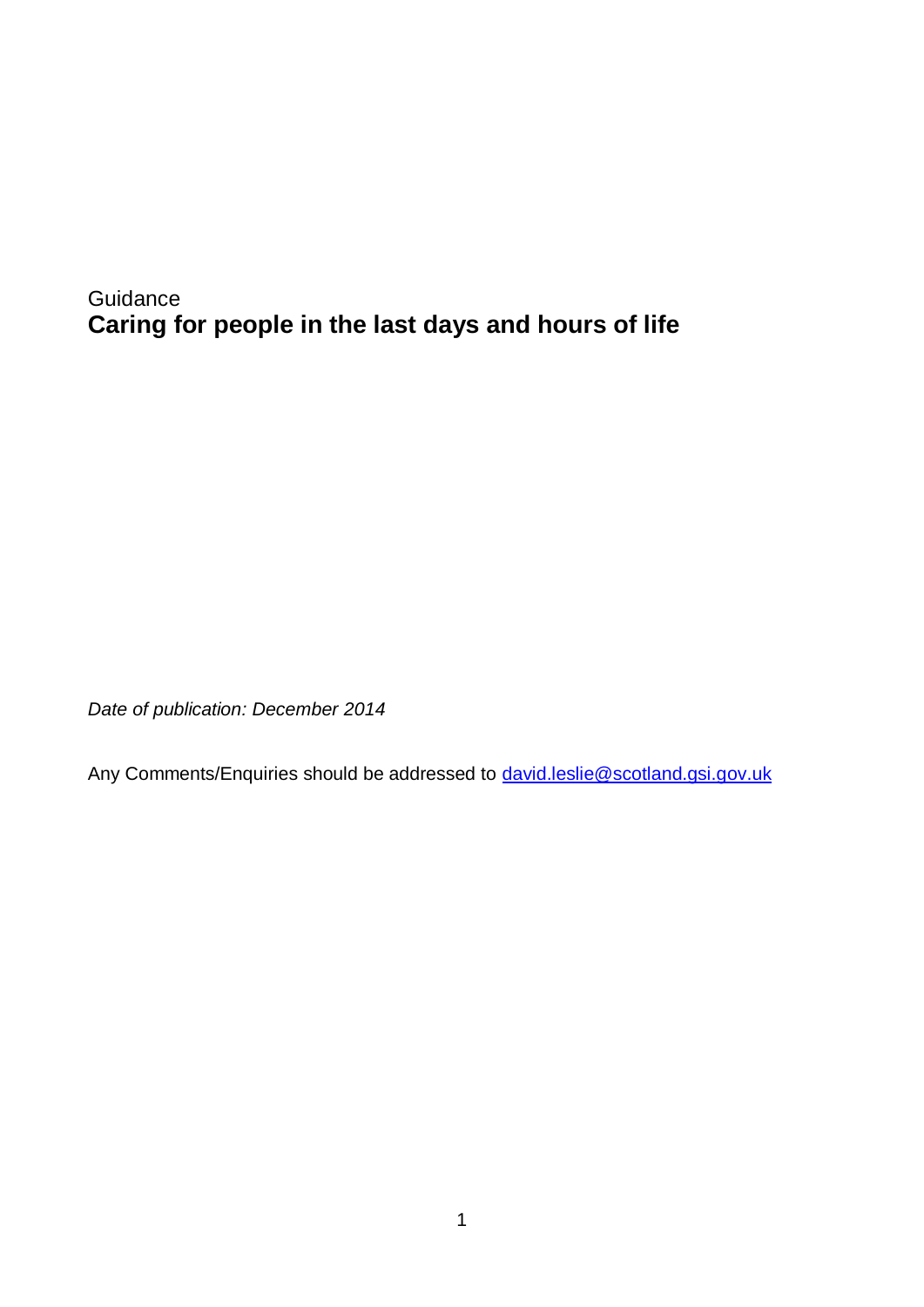#### Foreword

In December 2013 the Scottish Government accepted a recommendation that the Liverpool Care Pathway (LCP) should be phased out in Scotland by December 2014. This Guidance and 4 principles are now confirmed as the framework to support the continuous planning, development and improvement underway at a local level across health and care settings in Scotland.

NHS Education Scotland has placed this guidance along with the 4 principles on the Clinical Knowledge Publisher portal for ease of access. This is available at [http://www.ckp.scot.nhs.uk/ScottishGovernmentGuidanceEndofLifeCare/?id=1045.](http://www.ckp.scot.nhs.uk/ScottishGovernmentGuidanceEndofLifeCare/?id=1045) This new development also provides an opportunity for sharing examples that capture local learning and resources. I would encourage all NHS Boards to upload local material and make connections with colleagues across Scotland. Further information about how to upload local material is available at Sections 3 and 5 of this Guidance

During the past year palliative and end of life care policy development has been rapidly developing. The importance of leadership, measurement and support for implementation and improvement has been recognised.

Earlier in the year the Scottish Government committed to the development of a Strategic Framework for Action for Palliative and End of Life Care. This new Framework will be published in Spring 2015 and will be informed and shaped through contributions from everyone with an interest in continuously improving the quality of palliative and end of life care in Scotland. This work will be significantly influenced by the improvement-focused model as outlined in our '3-Step Improvement Framework for Scotland's Public Services'.

New clinical guidelines designed to improve the care of people with life limiting illnesses – NHSScotland Palliative Care Guidelines - were published in November 2014. These updated guidelines reflect expert opinion about good practice in the management of adults at the end of life (including but not restricted to last days and hours of life) and provide practical, evidence-based or best-practice guidance on a range of common clinical issues including pain management, symptom control, palliative care emergencies, end of life care and use of medicines. These clinical guidelines can be used by health and care staff in conjunction with the guidance and 4 principles set out in this document and are available to access at:

#### [http://www.healthcareimprovementscotland.org/news\\_and\\_events/news/news\\_palliative\\_c](http://www.healthcareimprovementscotland.org/news_and_events/news/news_palliative_care.aspx) [are.aspx](http://www.healthcareimprovementscotland.org/news_and_events/news/news_palliative_care.aspx)

I had the pleasure of Chairing the first meeting of the newly established National Advisory Group for Palliative and End of Life Care in November – an important first step in establishing the conditions for future work. The Scottish Partnership for Palliative Care will be developing and refining their approach to deliver enhanced arrangements for engagement with a wider professional/patient/public stakeholder group. This will be an essential element to inform and influence the focus and future work of the National Advisory Group.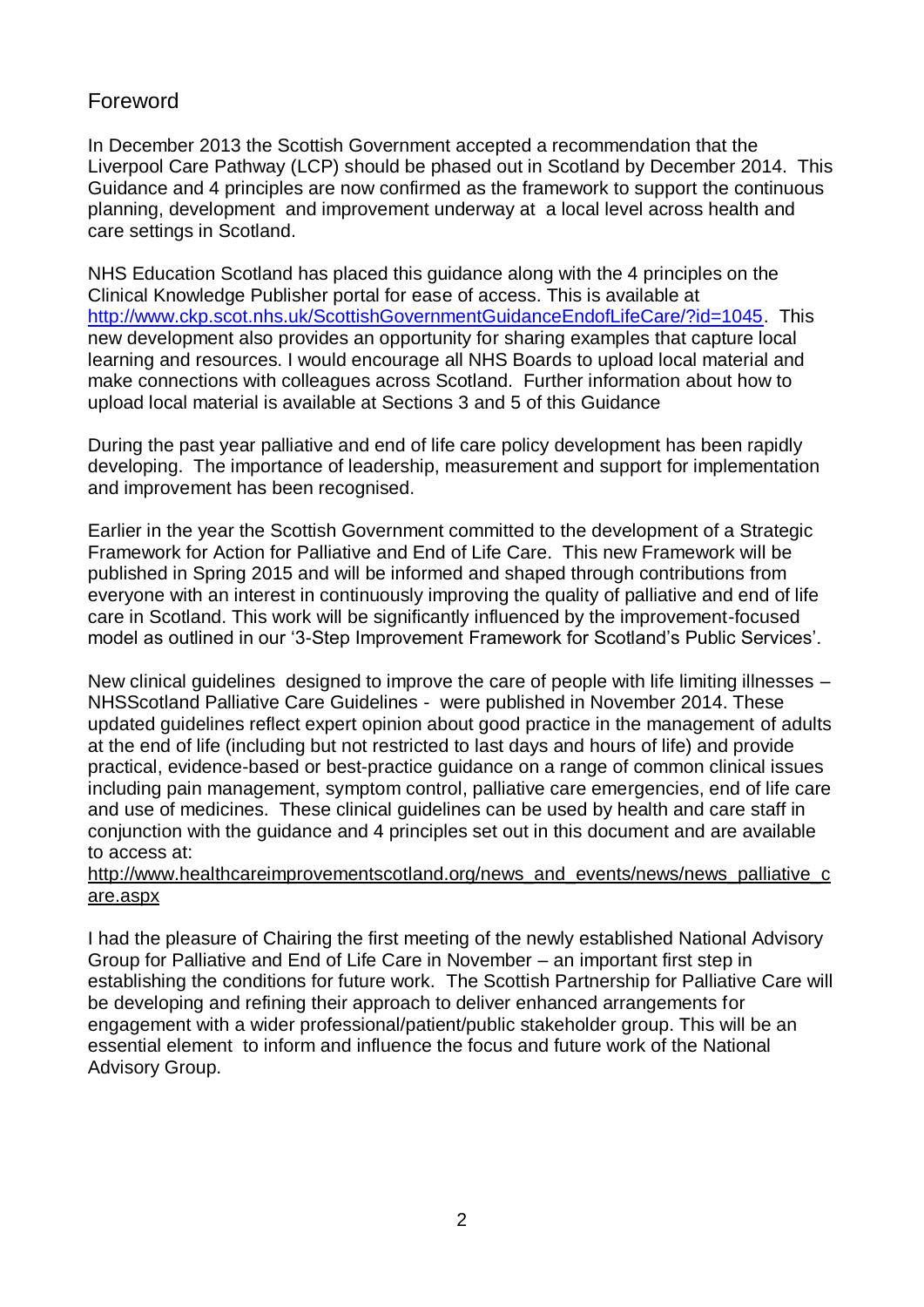Colleagues and I at Scottish Government look forward to working with people whose lives are affected by the issues covered in this guidance, with the new National Advisory Group and a wide range of organisations, clinical and care staff to support this work.

Although I, of course, welcome the opportunity to commend this guidance document to you, I recognise that issuing guidance does not mean that the required actions outlined within it will automatically take place every time this should happen.

This will require support for leadership, measurement and tailored local arrangements to support change and improvement. It will also act as a source of information for colleagues across Government and public services, outlining the principles to inform care delivery and providing the basis for educational and improvement support resources to be targeted as required.

Mechanisms to support learning and to test/refine our understanding of how to reliably implement this guidance is therefore vital. I would therefore encourage you to share learning, feedback and any proposed information that will be helpful to support implementation – you can do this by emailing [david.leslie@scotland.gsi.gov.uk](mailto:david.leslie@scotland.gsi.gov.uk)

This guidance can then be updated, amended and linked with resources to reflect new insights into how to make this happen for everyone in the last days and hours of their lives.

Costos

**Professor Craig White** Chair, National Advisory Group for Palliative and End of Life Care Divisional Clinical Lead The Quality Unit Scottish Government Health and Social Care Directorates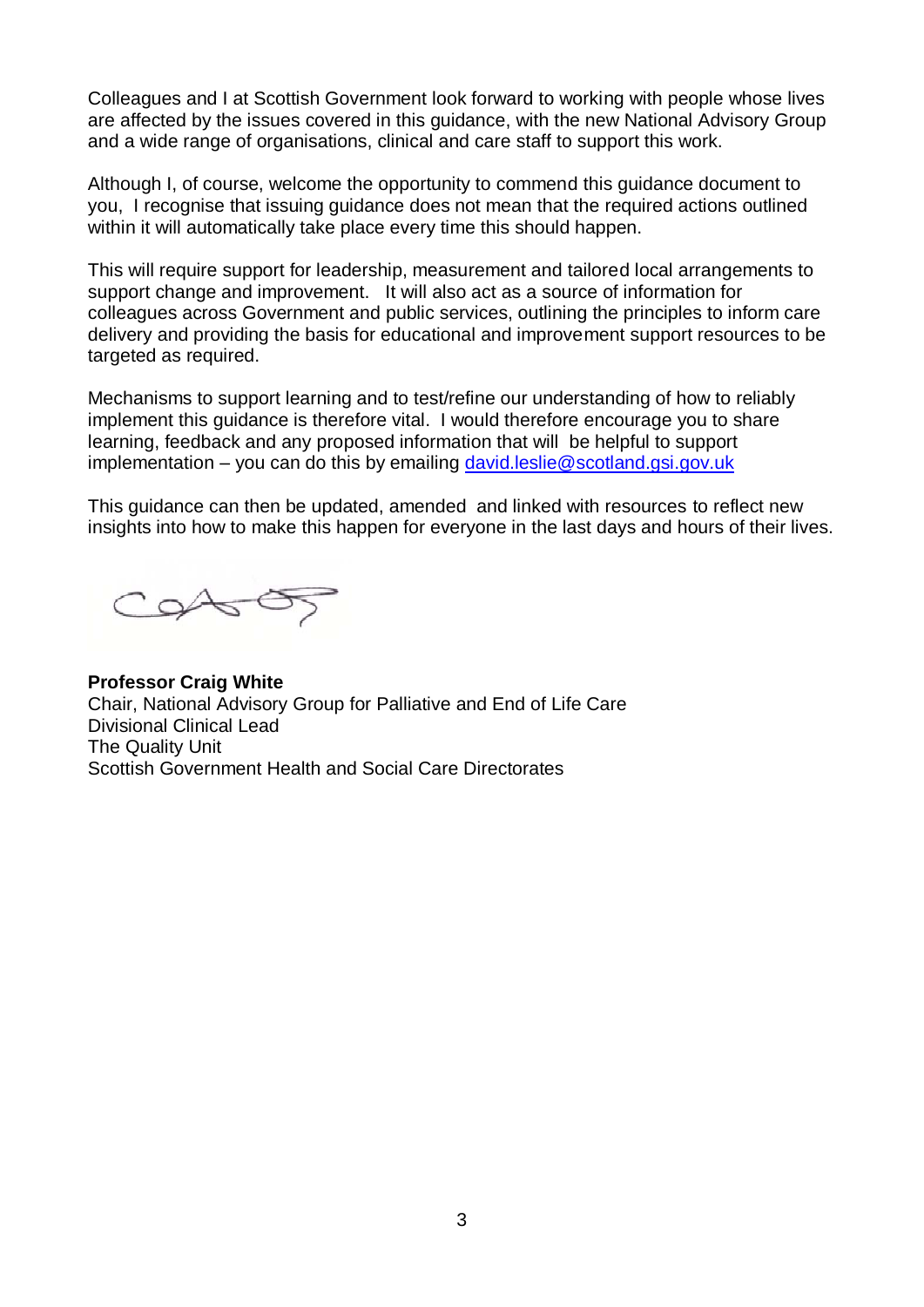#### **Purpose of this document**

In December 2013 the Scottish Government accepted the recommendation that the Liverpool Care Pathway (LCP) should be phased out in Scotland by December 2014. The national statement published today confirms the current position as set out below.

Health and Care providers across Scotland are committed to the provision of consistently high quality end of life care for all that reflects the 4 principles set out in this guidance '*Caring for people in the last days and hours of life<sup>1</sup>* '

**Principle 1:** Informative, timely and sensitive communication is an essential component of each individual person's care

**Principle 2:** Significant decisions about a person's care, including diagnosing dying, are made on the basis of multi-disciplinary discussion

**Principle 3:** Each individual person's physical, psychological, social and spiritual needs are recognised and addressed as far as is possible

**Principle 4:** Consideration is given to the wellbeing of relatives or carers attending the person.

This Guidance and associated principles are now confirmed as the framework for further planning and development at a local level across Scotland.

#### **Scope of this document**

The principles set out within this document are applicable in all care settings.

There can be uncertainty involved in identifying when someone is dying – illness can be unpredictable, and change can occur suddenly and unexpectedly. This is an important consideration highlighted within the principles in *section 1*. This document is designed to provide guidance relating to the end of life, where 'end of life' is defined as '*when the team caring for the person agree that death is expected within hours to days and a natural death<sup>i</sup> is occurring with all possible reversible causes having been considered*'*.*

#### **How to use this document**

This document does not provide detailed instructions or a list of steps to be taken. Each individual person is different. The principles in this document should inform the thinking which is necessary to provide person centred care which meets the needs of each individual person.

Staff can be confident that they are providing good care for people who are in the last days and hours of life by:

- $\bullet$ adhering to the principles set out within *section 1* of this document; *and*
- $\bullet$ ensuring their care takes into account the uncertainty involved in identifying if someone is dying,
- understanding the importance of sensitive and clear communication with people  $\bullet$ and their families,
- understanding the role of hydration and nutrition at the end of life, as explained  $\bullet$ within *section 2; and*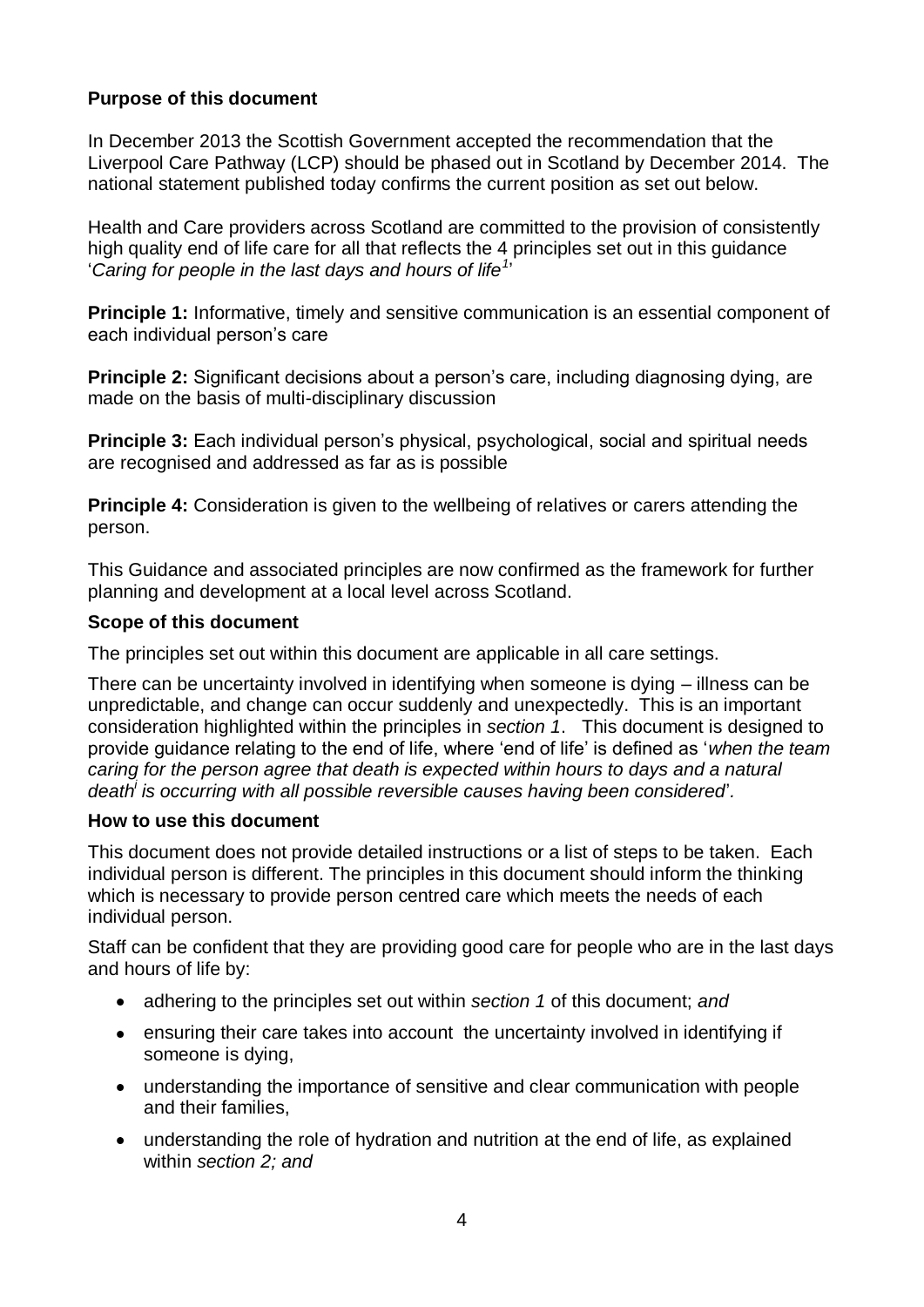- following locally recognised good practice guidance on end of life care (*section 5)*, and/or the good practice guidance referenced within *section 3* of this document; *and*
- directing people and families to relevant information, as referenced within *section 4* of this document.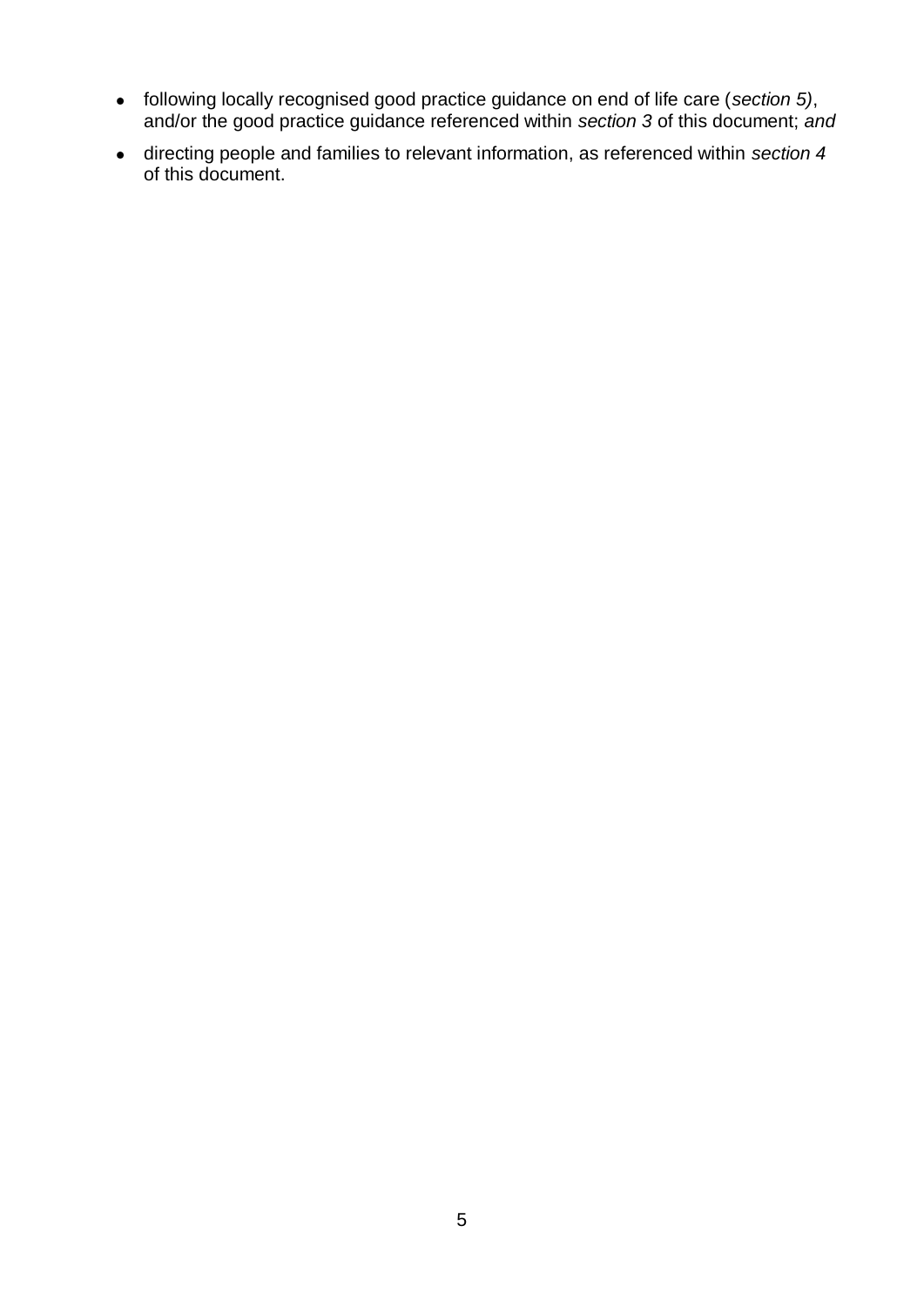## **Section 1: Principles**

Adhering to the principles below will support staff in the provision of good care for people in the last days and hours of life. The principles highlight essential areas of care for teams to address when caring for dying people and those close to them.

For each of the four principles, this document provides a rationale explaining why it is important, and gives examples (but not a definitive list) of some steps that can be taken to facilitate good care in the last days and hours of life.

#### **Principle 1:** *Informative, timely and sensitive communication is an essential component of each individual person's care.*

Sensitive communication must take place with the person (where possible), family, any welfare attorney and those close to the person. This communication should include the person's condition, expectations relating to how their condition is likely to change, the wishes of the person and their family including preferred place of death, and agreed goals<sup>ii</sup> for the care that will be provided. This communication must acknowledge any uncertainties that may be involved in predicting what is likely to happen and should reassure families that regular review will form a core part of the care provided. Significant changes in the person's condition should be communicated as quickly as possible. Communication between staff about the person's changing condition and management plan at any transition or handover of care between teams is essential.

#### *Rationale:*

When someone is unwell, those close to that person will want to know what is happening so they can provide appropriate help and support to that person and to others affected by the person's illness, and so they can prepare for what is likely to happen next. Professionals caring for the person will want to find out about the person's wishes and preferences from those close to the person if the person is no longer able to communicate about these. Good communication between health and social care professionals is key to ensuring that any changes to a person's condition are recognised and responded to by the staff with current responsibility for the person's care.

#### **Examples of steps that should be taken and documented to support principle 1:**

- $\bullet$ Sensitive conversations should be undertaken with the person (where possible) and family that include psychological support, and capturing the person's and family wishes, including preferred place of death. These must include a sensitive and informative explanation about the individual person's needs relating to artificial nutrition/fluids (by drip or feeding tube) as they approach the end of their life, and how these will be addressed. This is distinct from food and drinks which the person will be supported to take as able and wanted. (See also section 2.1).
- The person (where possible) and family should know who is the lead clinician  $\bullet$ responsible for the person's care. This should be a named person at senior level.
- The family should be made aware of arrangements for contacting the team  $\bullet$ providing care.
- A clear and structured approach should be used in any communication between  $\bullet$ teams if the person is transferred from one place of care to another. The Situation Background Assessment Recommendation (SBAR) communication tool<sup>iii</sup> is one example of such an approach.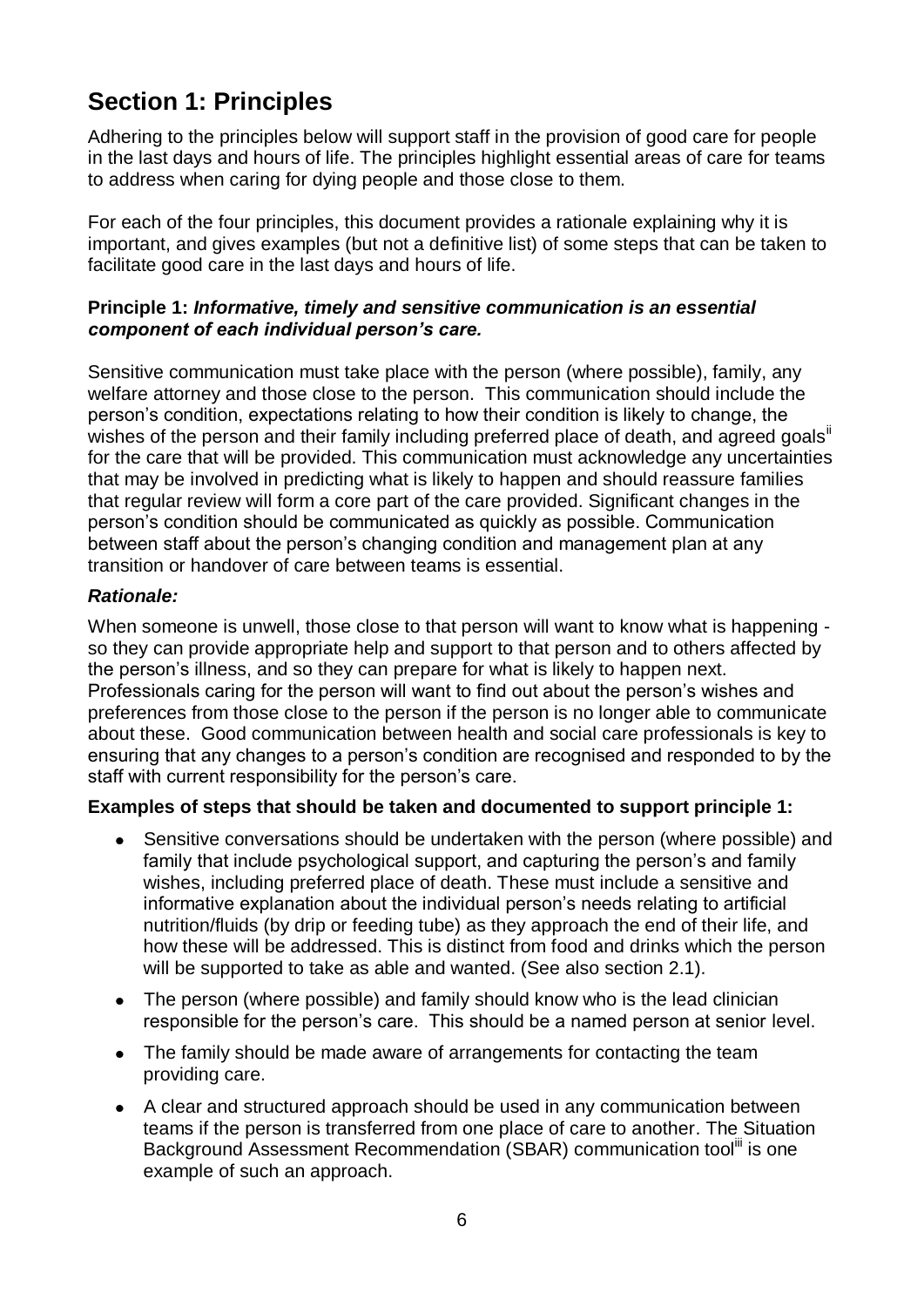#### **Principle 2:** *Significant decisions about a person's care, including diagnosing dying, are made on the basis of multi-disciplinary discussion.*

Agreement that a person's death is expected within hours to days must be based on a multi-disciplinary discussion about the person's condition which recognises that diagnosing dying involves an element of uncertainty. Responsibility for decisions reached is carried by the senior clinician responsible for the care of the person.

#### *Rationale:*

Diagnosing dying can be highly complex, and the perspectives of the different professionals involved in the person's care are essential to ensure that a person is accurately identified as being in the last days to hours of their life. Making this diagnosis will result in not continuing any medical interventions that are inappropriate. The circumstances, care needs and wishes of each individual person need to be considered in deciding which interventions are inappropriate. This consideration should include the balance of burden and benefit to the person of each intervention and the contribution of each intervention to the overall goals of care. The focus of care will shift towards interventions that keep the person comfortable. Identifying that a person may be in the last days to hours of life also allows the team to focus on any preferred place of death identified by the person and begin rapid plans to achieve this aim if appropriate and possible. Team discussion enables all members of the team to understand the reasons for the change in focus of care, and to sensitively and informatively communicate this to the family. It is also essential that all members of the team recognise that diagnosing dying involves an element of uncertainty, so regular ongoing monitoring of a person's changing condition and needs should continue.

#### **Examples of steps that should be taken and documented to support principle 2:**

A plan for managing the person's condition should be made. This should include a  $\bullet$ record of decisions made by the multi-disciplinary team, including explanation of reasons for a diagnosis of dying, and any decisions to stop or not begin medical interventions which are considered to be of no benefit to the person.

#### **Principle 3:** *Each individual person's physical, psychological, social and spiritual needs are recognised and addressed as far as is possible.*

People who are dying must be cared for with respect and dignity with their needs anticipated and managed by competent staff. Symptom management is a priority for staff when caring for a dying person and there should be ongoing assessment, review and care planning relating to a person's needs in the four domains - physical, psychological, social and spiritual.

#### *Rationale:*

The needs of the person must always be the prime consideration when planning and providing care, and this applies equally to the last days and hours of life as to other times:

'You matter because you are you, and you matter to the end of your life. We will do all we can not only to help you die peacefully, but also to live until you die.' *Dame Cicely Saunders, Founder of the Modern Hospice Movement.*

People have more needs than their physical needs.

#### **Examples of steps that should be taken and documented to support principle 3:**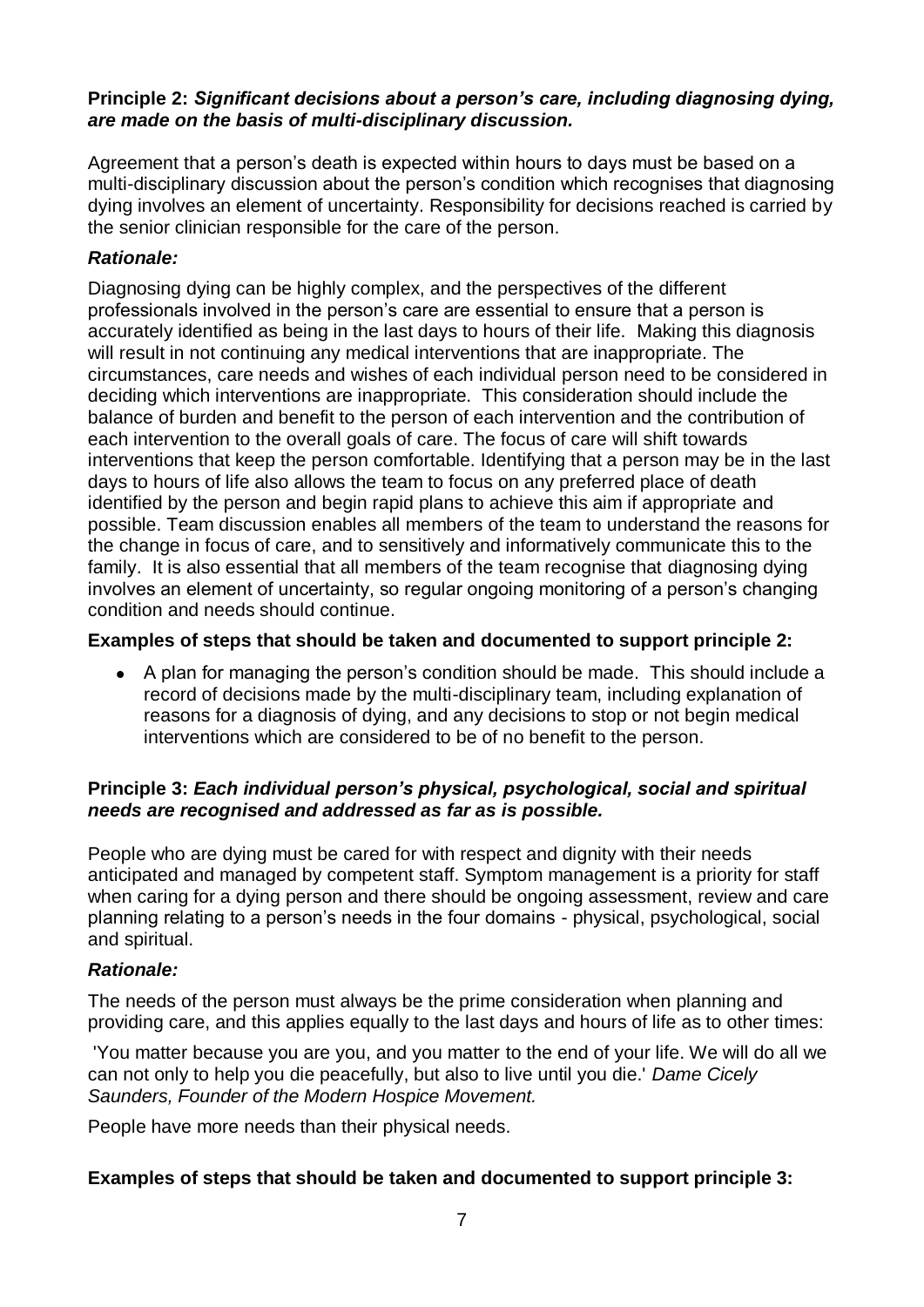- Agreed individualised goals of care should be documented and reviewed at least  $\bullet$ daily.
- The person's preferred place of care should be identified and achieved if possible.
- The outcome of any ward round or multi-disciplinary discussion should be clearly  $\bullet$ documented in the case record.
- Key symptoms such as: pain; agitation; breathlessness; nausea & vomiting; and respiratory tract secretions, should be assessed and any intervention documented in the case record.
- When symptoms are not controlled and are resistant to interventions then help should be sought from specialist palliative care.
- Individual assessment regarding nutrition/fluids should be clearly documented (see  $\bullet$ also section 2.1 of this document).
- The outcome of any intervention, and of any subsequent action should the  $\bullet$ intervention fail to meet a person's needs, should be clearly documented in the case record.
- The resuscitation status of the person should be reviewed, so that it is clear what  $\bullet$ should happen when death / cardiac arrest occurs (see national Do Not Attempt Cardiopulmonary Resuscitation (DNACPR) policy). For a person who is recognised to be imminently dying in days or hours, an explicit discussion about the fact that cardiopulmonary resuscitation will not be attempted when their heart stops may risk causing unnecessary distress to them and/or their family and can seem inappropriate and irrelevant to them. Communication should focus on ensuring that the family are aware that death is expected in days or hours and that even when a person is in their last days, death can sometimes happen more suddenly than expected. Families should be reassured that whether the death happens gradually and predictably or with a very sudden deterioration the person's comfort and dignity will be the priorities. They should know that staff will communicate to ensure that the right care happens and that unhelpful or potentially harmful treatment is avoided whenever the person dies.
- Flexible visiting should be made available to the person's family and friends.
- Any outstanding psychological and social issues causing distress for the person and their family should be identified and addressed where possible.
- The person's religious and/or spiritual needs must be identified and contact made  $\bullet$ with relevant individuals who may be in a position to support the person and family if they wish.
- The person should be treated with respect and dignity whilst last offices are  $\bullet$ undertaken (where relevant).

#### **Principle 4:** *Consideration is given to the wellbeing of relatives or carers attending the person.*

It is important to recognise that the last days and hours of a loved one's life will be a distressing time for family members and others who are close to the person. Staff should recognise and respect this, both before and after a person has died, and support families accordingly.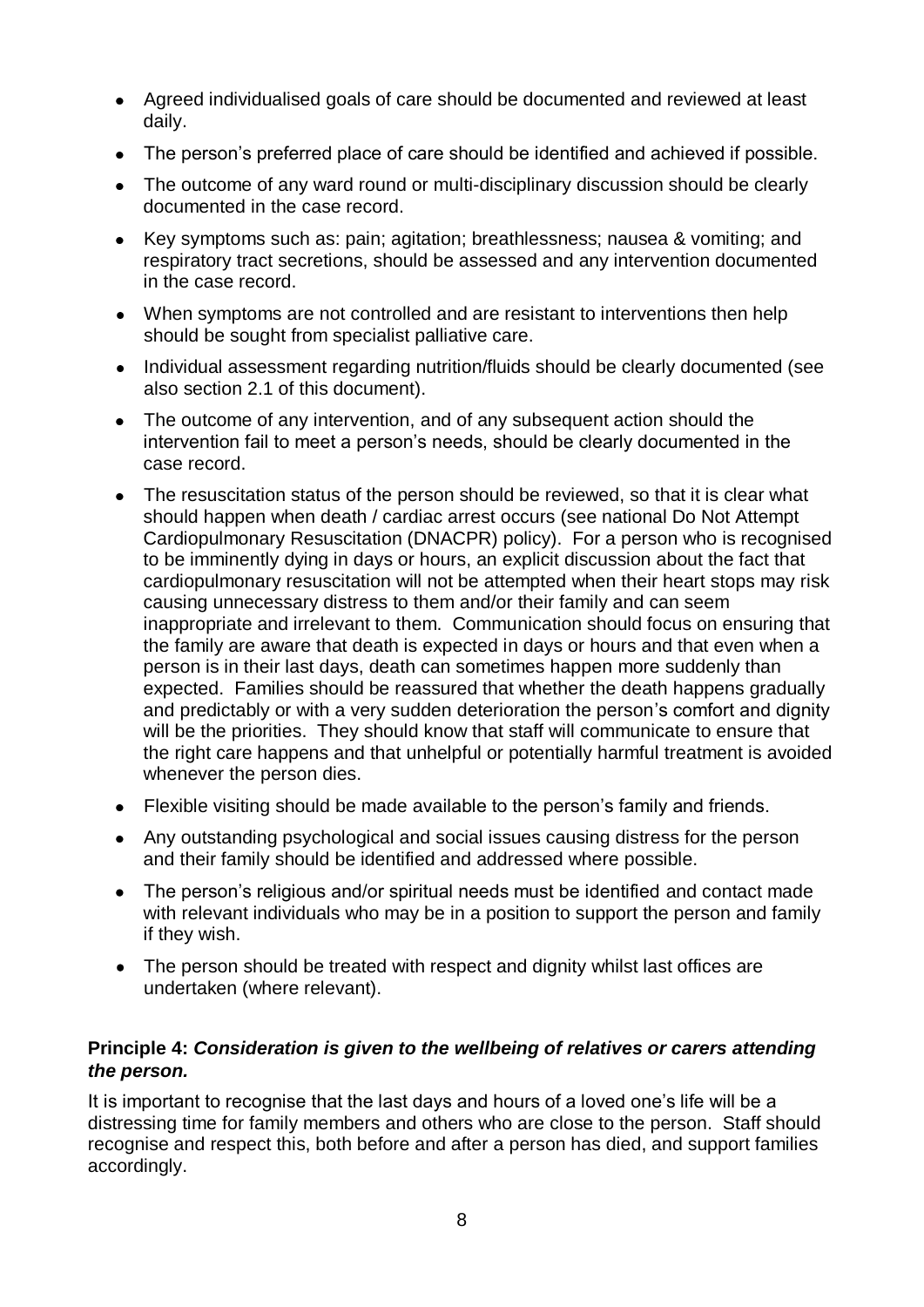#### *Rationale:*

Bereavement care is an integral part of good care, and is relevant both before and following the death of a person. Lasting memories of what happened around the time of death can stay with those who have been bereaved for many years and can support or hinder them in their adjustment to the death. Preparing people to face the approaching death of a loved one will help them to cope after the death has occurred. When a person dies, the care does not end and that continuing duty of care should be recognised. Practical advice and support is also important in this process. <sup>iv</sup>

#### **Examples of steps that should be taken and documented to support principle 4:**

- Staff should listen and respond to worries and fears.
- Supportive conversations with relatives and/or carers before and after the death of  $\bullet$ the person should take place, and information provided explaining the next steps.
- What is written on the death certificate should be explained when it is given to the  $\bullet$ family, answering any questions and checking for understanding.
- Bereavement information packs should be provided.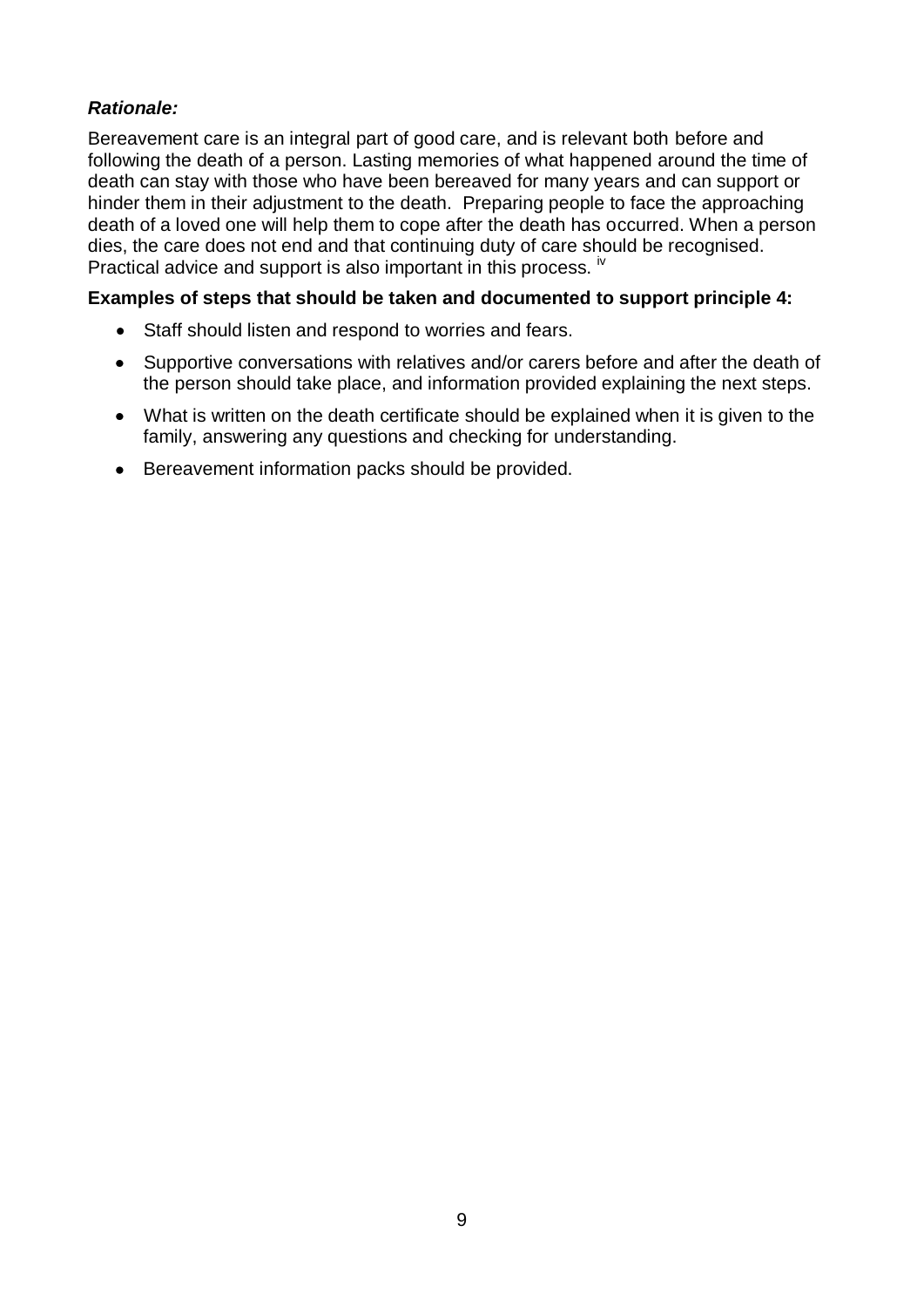## **Section 2: Three Specific Areas of Importance**

The report *More Care, Less Pathway* highlighted concerns about cases of inadequate care in the last days and hours of life for some people and families in England. Most of these cases were chiefly related to three issues. In providing good care in the last days and hours of life it is very important therefore to give these specific issues careful consideration:

- 1. Nutrition and hydration in the last days and hours of life
- 2. Recognising the uncertainty of a diagnosis of dying
- 3. Communication with people and families and between staff

These issues have already been mentioned in the previous section. Further brief information is provided below which is designed to reinforce key messages relating to these three areas.

#### *2.1 Hydration and/or Nutrition*

Those who are able to eat and/or drink (including thickened fluids) should be supported to do so, unless they choose not to. They should be monitored for signs of aspiration/choking or distress.

Good mouth care remains important during the last days and hours of life.

Decisions about the use and/or discontinuation of artificial hydration (i.e. drips and subcutaneous injections) must be based on consideration of the needs and circumstances of the particular individual person. Different people may have different needs (and these needs may change over time) and so there is no simple default which can be adopted. The best interests of the person should always be paramount.

The reasons for decisions and/or changes should be promptly communicated and carefully explained to family and carers. For example, where a drip is not started or is withdrawn because fluid is building up in the lungs of the person, it is important to explain carefully to the family that, as the process of dying continues, the body does not need the same amount of fluid and usually cannot cope with extra fluids from a drip. The family should be supported to understand that fluid from a drip can start to build up in the body including the lungs and make breathlessness worse, which is distressing for the person. Decisions to start or continue artificial hydration in the last days and hours of life must always be communicated with an acknowledgement that it will be reviewed and discontinued if it causes problems for the person.

#### *2.2 Recognising the uncertainty of a diagnosis of dying*

Diagnosing dying can involve an element of uncertainty. Whether or not a person is dying, and also how long it may be before they die, can be difficult to predict accurately, reliably and consistently. This uncertainty should be recognised by staff and should inform how care is provided.

Sometimes it may be uncertain whether an intervention aimed at reversing a deterioration in a person's condition may work. Depending on the wishes and preferences of the individual person, it may be appropriate to continue with some treatment interventions, recognising that the person may die if there is no response to treatment, whilst at the same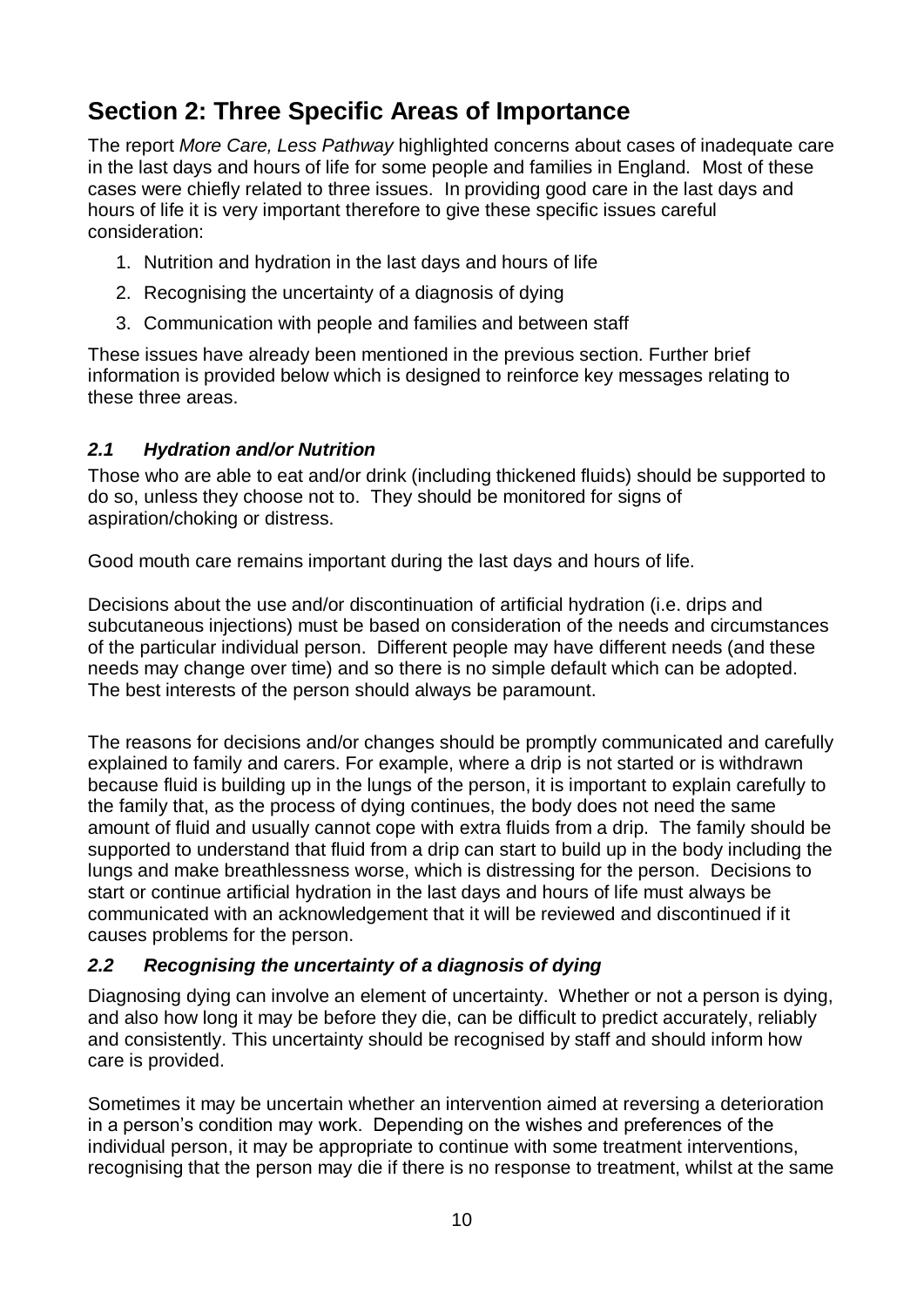time addressing any symptoms (e.g. pain, breathlessness) as well as psychological, spiritual and social needs.

It is important that communication with the person and their family includes open discussion of this uncertainty and clear acknowledgement by all of the risks associated with initiating or continuing with interventions aimed at reversing deterioration. Risks such as pain, side-effects or missing the opportunity to die in the preferred place of care must be explained in the context of this uncertainty.

Ongoing monitoring of a person's condition should take place. The care provided for the person should reflect their changing needs, based on regular assessment and team discussion.

#### *2.3 Communication with people and families and between staff*

Sensitive communication should take place with the person (where possible), family and those close to the person. This communication should include the person's condition, expectations relating to how their condition is likely to change (including the likelihood of their dying), the wishes of the person and their family (including preferred place of death), and the agreed goals of care that will be provided.

It may be helpful to make the family aware of certain physical signs that may occur as the person deteriorates and signs that can indicate death is very imminent. Family members who wish to be present at the time of death must be identified and enabled to attend if possible. However, it is important to emphasise to the family that sometimes death can happen without any further warning.

Communication between staff about the person's changing condition and management plan at any transition or handover of care between teams is essential. In addition to ensuring continuity of care, such communication also allows staff to provide up to date information to the person (where possible) and family.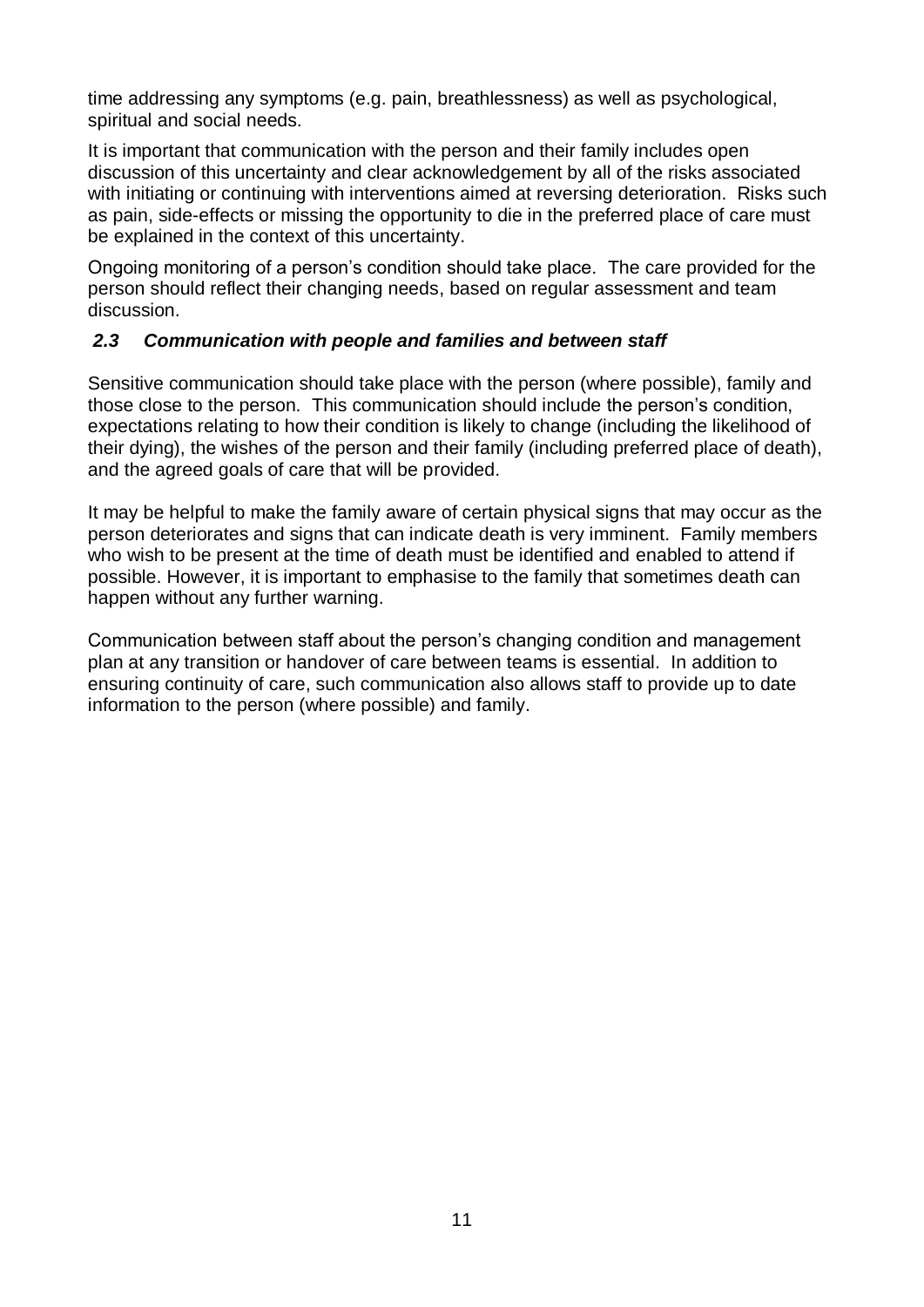## **Section 3: Guidance**

Across Scotland, local resources exist to support the provision of good care to people in the last days and hours of life. This is being placed on the NHS Education Scotland newly established Clinical Knowledge Publisher portal that focusses on palliative and end of life care and can be accessed at

[http://www.ckp.scot.nhs.uk/ScottishGovernmentGuidanceEndofLifeCare/?id=1045.](http://www.ckp.scot.nhs.uk/ScottishGovernmentGuidanceEndofLifeCare/?id=1045)

Staff should familiarise themselves with local guidance and / or refer to the following:

- NHSScotland clinical guidelines published in November 2014  $\bullet$ [http://www.healthcareimprovementscotland.org/news\\_and\\_events/news/news\\_palli](http://www.healthcareimprovementscotland.org/news_and_events/news/news_palliative_care.aspx) [ative\\_care.aspx](http://www.healthcareimprovementscotland.org/news_and_events/news/news_palliative_care.aspx)
- $\bullet$ National DNACPR Policy (currently undergoing a light-touch review – revisions due to be published by March 2015). [http://www.scotland.gov.uk/Topics/Health/Quality-Improvement-Performance/Living-](http://www.scotland.gov.uk/Topics/Health/Quality-Improvement-Performance/Living-Dying-Well/DNACPR)[Dying-Well/DNACPR](http://www.scotland.gov.uk/Topics/Health/Quality-Improvement-Performance/Living-Dying-Well/DNACPR)
- Adults with Incapacity Act Code of Practice <http://www.scotland.gov.uk/Publications/2010/10/20153801/0>
- Local guidance and resources can be uploaded to the online version of the *Caring*   $\bullet$ *for People in the last few days and hours of life* Guidance at [http://www.ckp.scot.nhs.uk/ScottishGovernmentGuidanceEndofLifeCare/?id=1045.](http://www.ckp.scot.nhs.uk/ScottishGovernmentGuidanceEndofLifeCare/?id=1045) If local NHS Boards wish to do this please contact [knowledge@nes.scot.nhs.uk](mailto:knowledge@nes.scot.nhs.uk)

## **Section 4: Information for People and Families**

As highlighted in the principles (see Section 1) it is important that families are kept informed, understand about the dying process and are able to prepare for bereavement. Useful information for people and families is available from:

- The palliative care zone on the NHS Inform website or call NHS Inform 0800 22 44  $\bullet$ 88<http://www.nhsinform.co.uk/PalliativeCare>
- Preparing for Death and Bereavement <http://www.nhsinform.co.uk/PalliativeCare/deathandbereavement>
- The bereavement zone on NHS Inform website <http://www.nhsinform.co.uk/bereavement>
- $\bullet$ When Someone Dies [http://www.hris.org.uk/patient-information/information-about-health](http://www.hris.org.uk/patient-information/information-about-health-services/bereavement/)[services/bereavement/](http://www.hris.org.uk/patient-information/information-about-health-services/bereavement/)
- What to do after a death in Scotland <http://www.scotland.gov.uk/Publications/2012/05/4929>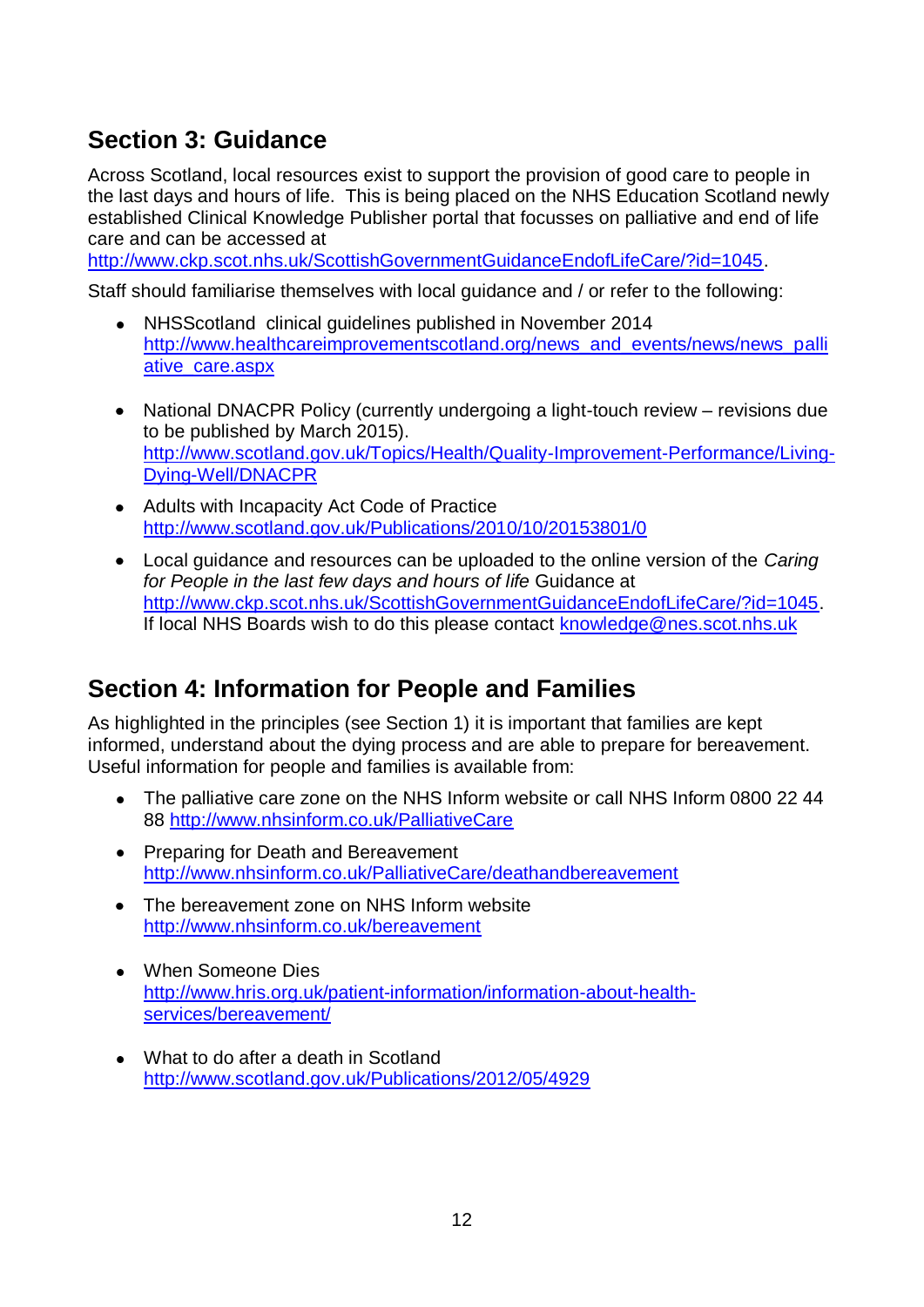## **Section 5: Local Guidance and Resources**

Local guidance and resources can be uploaded to the online version of the *Caring for People in the last few days and hours of life* Guidance at [http://www.ckp.scot.nhs.uk/ScottishGovernmentGuidanceEndofLifeCare/?id=1045.](http://www.ckp.scot.nhs.uk/ScottishGovernmentGuidanceEndofLifeCare/?id=1045) If local NHS Boards wish to do this please contact [knowledge@nes.scot.nhs.uk](mailto:knowledge@nes.scot.nhs.uk)

### **Section 6: National Statement**

<http://www.scotland.gov.uk/Publications/Recent>

## **Appendix 1: Further Useful Resources**

#### **Palliative Care in Practice website**

The Palliative Care in Practice portal aims to support health and care workers to develop their knowledge and understanding of two key areas of practice: principles of palliative and end of life care and advance care planning. [www.palliativecareinpractice.nes.scot.nhs.uk](http://www.palliativecareinpractice.nes.scot.nhs.uk/)

#### **[GMC Good Medical Practice Guidance: Treatment and care towards the end of life:](http://www.gmc-uk.org/guidance/ethical_guidance/end_of_life_care.asp)  [good practice in decision making \(2010\)](http://www.gmc-uk.org/guidance/ethical_guidance/end_of_life_care.asp)**

A framework to support doctors to support patients who are approaching the end of their life to live as well as possible until they die.

[http://www.gmc-uk.org/guidance/ethical\\_guidance/end\\_of\\_life\\_care.asp](http://www.gmc-uk.org/guidance/ethical_guidance/end_of_life_care.asp)

#### **[Shaping Bereavement Care –](http://www.sehd.scot.nhs.uk/mels/CEL2011_09.pdf) a framework for action (2011)**

*Shaping Bereavement Care* presents a framework for action to develop quality bereavement care within the NHS in Scotland [http://www.sehd.scot.nhs.uk/mels/CEL2011\\_09.pdf](http://www.sehd.scot.nhs.uk/mels/CEL2011_09.pdf)

<sup>-</sup>Definition of a 'natural death': a death that is primarily attributed to an illness or an internal malfunction of the body not directly influenced by external forces.

<sup>&</sup>lt;sup>ii</sup> The "goals of care" are the things which those providing care are trying to achieve for the patient. These goals are based on discussion with patient (if possible) and the family of available treatment options and what matters most to them.

<sup>&</sup>quot;More information about SBAR is available here: [http://www.qihub.scot.nhs.uk/knowledge-centre/quality](http://www.qihub.scot.nhs.uk/knowledge-centre/quality-improvement-tools/situation-background-assessment-recommendation-(sbar).aspx)[improvement-tools/situation-background-assessment-recommendation-\(sbar\).aspx](http://www.qihub.scot.nhs.uk/knowledge-centre/quality-improvement-tools/situation-background-assessment-recommendation-(sbar).aspx)

[Shaping Bereavement Care –](http://www.sehd.scot.nhs.uk/mels/CEL2011_09.pdf) a framework for action (2011)